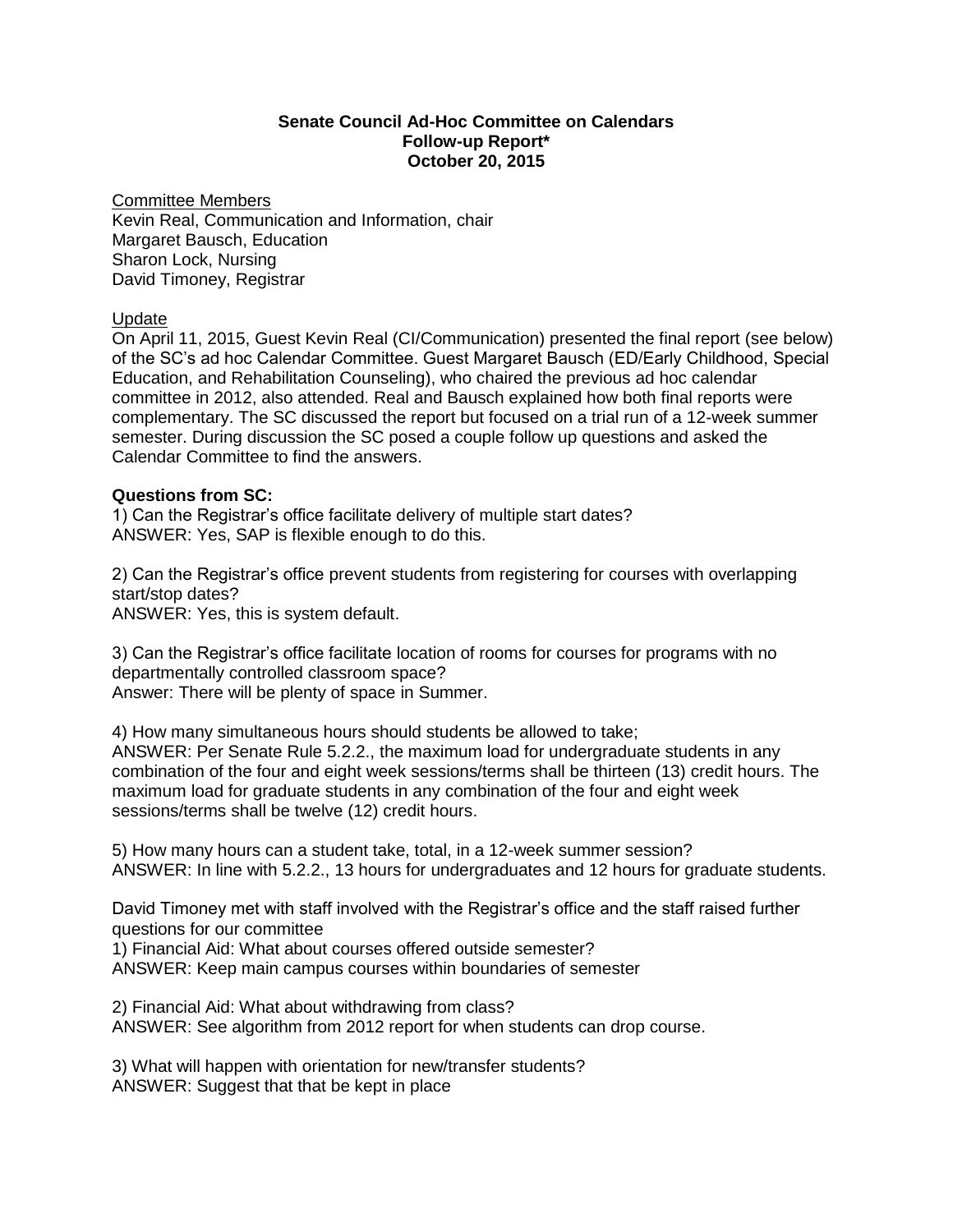Issues that need be hashed out 4) Will there be dorms available for students? ANSWER: See housing

5) What type of billing issues will there be in regards to FY? ANSWER: May affect summer revenue FY split

\*\*\*\*\*\*\*\*\*\*\*\*\*\*\*\*\*\*\*\*\*\*\*\*\*\*\*\*\*\*\*\*\*\*\*\*\*\*\*\*\*\*\*\*\*\*\*\*\*\*\*\*\*\*\*\*\*\*\*\*\*\*\*\*\*\*\*\*\*\*\*\*\*\*\*\*\*\*\*\*\*\*\*\*\*\*\*\*\*\*\*\*\*\*\*\*\*\*\*\*\*\*\*\*\*\*\*\*\*

# **Final Report April, 11, 2015**

# **Charge**

At the Senate Council meeting on October 27, 2014, the SC approved the charge (below) to the ad hoc Committee on Calendars.

- Review the report from the 2012 ad hoc Committee on Calendars.
- Liaise with the SAPPC to coordinate that committee's review of standardized meeting patterns and any intersections with issues discussed by the new ad hoc Committee on the University Calendar.
- Present SC with recommendations about the 2012 ad hoc committee's report, including limitations, prioritizations, and implementation plans.
- Create and suggest alternatives, if appropriate, to the recommendations from the 2012 ad hoc committee.

### **Activities**

- 1) Reviewed the report from the 2012 ad-hoc Committee on Calendars. This report recommended the adoption of a policy that would allow for courses to meet during the Fall, Spring, and Summer semesters in accelerated formats of varying lengths. Using a complex algorithm, possibilities for classes that met for 16, 12, 8, 6, 4, 2, and 1 week were developed.
- 2) Liaised with the SAPPC to coordinate the committee's review of the standardized meeting pattern. We did this by introducing the issues related to the standardized meeting pattern within the ad-hoc committee on calendars. David Timoney and Kevin Real participated in both committees and were familiar with the standardized meeting pattern.
- 3) As the committee worked, we engaged and considered a number of elements of the calendars proposal. As such, we distilled the issues down to:
	- A. College and department autonomy
	- B. Summer as single or multiple terms
	- C. Implementation of proposal
	- D. Classroom availability

### Recommendations:

We in favor of allowing departments and colleges more flexibility with offering part-of-term courses. We are also in favor a single summer term.

- A. Colleges and departments can offer courses using the schedules they need to use, within reasonable structural guidelines.
- B. Create a single summer term. Doing this will allow department and college programs more flexibility with offering part-of-term courses during the summer.
- C. As an experiment, limit the implementation of the proposal to the newly-created single summer session.
- D. Address summer classroom availability in the following ways: